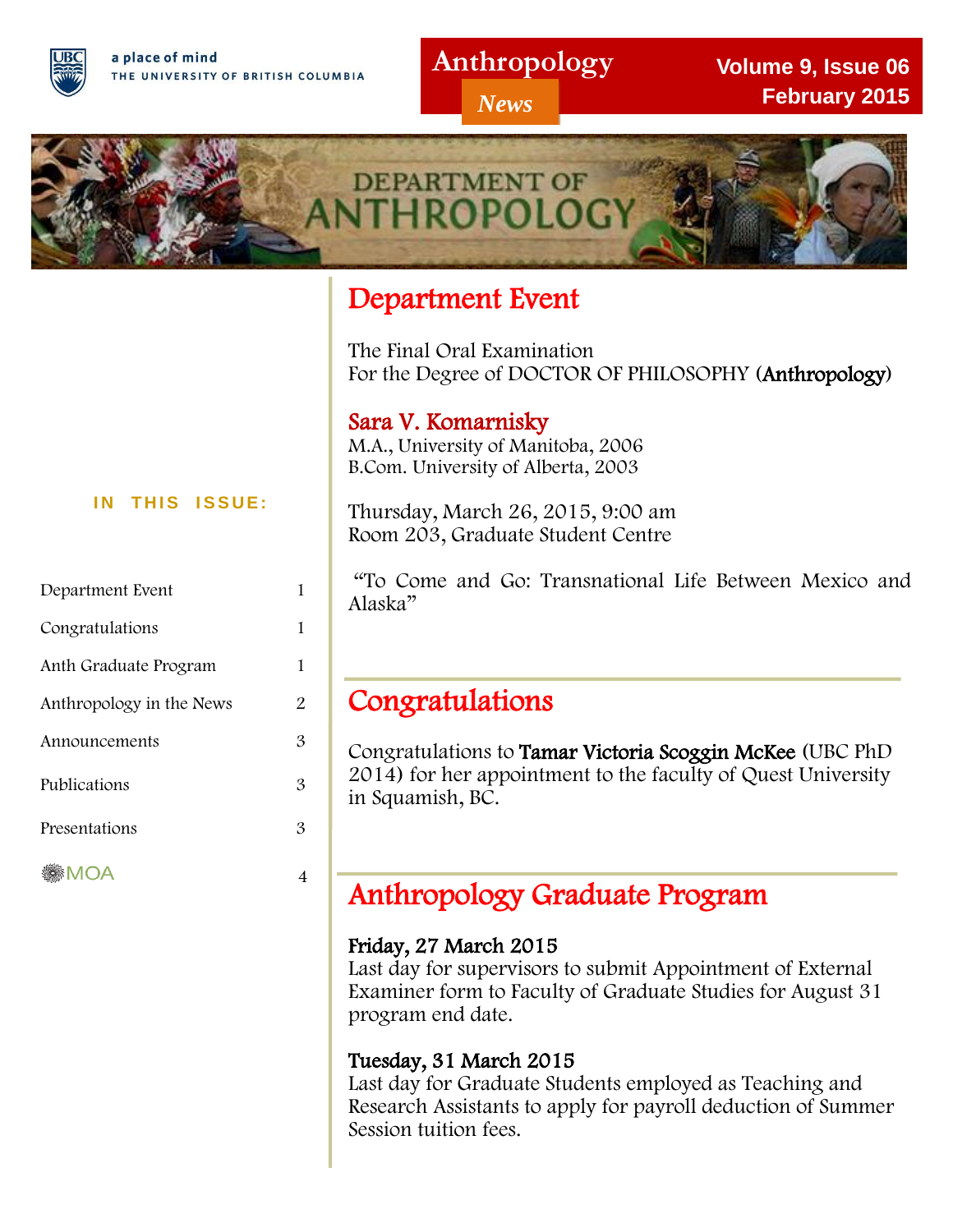## Anthropology in the News

The Rare Disease Foundation, and Dr. Bill McKellin's role as a founding director was featured in an article in the December issue of TREK, the UBC Alumni Magazine - - "An Uncommon Denominator"; read more: [UBC Alumni Magazine: An Uncommon Denominator](http://trekmagazine.alumni.ubc.ca/2014/december-2014/features/an-uncommon-denominator/)



A Meeting of the Museum Minds. Department of Anthropology/Museum of Anthropology professors met with a delegation from the National Museum of Ethnology (Minzoku Hakabutsukan ), Japan's foremost anthropological museum and a graduate degree granting institution based in Osaka, at the Museum of Anthropology on Feb. 4, 2015 on the UBC Vancouver campus. Pictured left to right: Dr. Jennifer Kramer, Ms. Emiko Sudo (wife of the Director of the Japanese museum), Dr. Fuyubi Nakamura, Dr. Anthony Shelton, Dr. Nobuhiro Kishigami (Professor from the Japanese museum), Dr. Millie Creighton, and Dr. Kenichi Sudo (Director of the Japanese Museum). Dr. Bruce Miller, not pictured, also took part of the delegation to the Museum of Vancouver. (Photo by Nicolas Jakobsen, courtesy of Emiko Sudo.)



The Mayor of Vancouver, Gregor Robertson (wearing a Chinese jacket in a celebratory red colour for the Lunar New Year), and UBC, Department of Anthropology professor Millie Creighton (wearing Japanese kimono in green representing the emerging spring of the Lunar New Year) pause in their celebration of Asian and Asian descent communities in the Vancouver area, during the Mayor's Lunar New Year (Asian New Year) Luncheon on February 25, 2015. (The date was selected as the 7th day of the new Lunar Year, which is considered auspicious in New Year and Lunar New Year observances of some Asian countries.)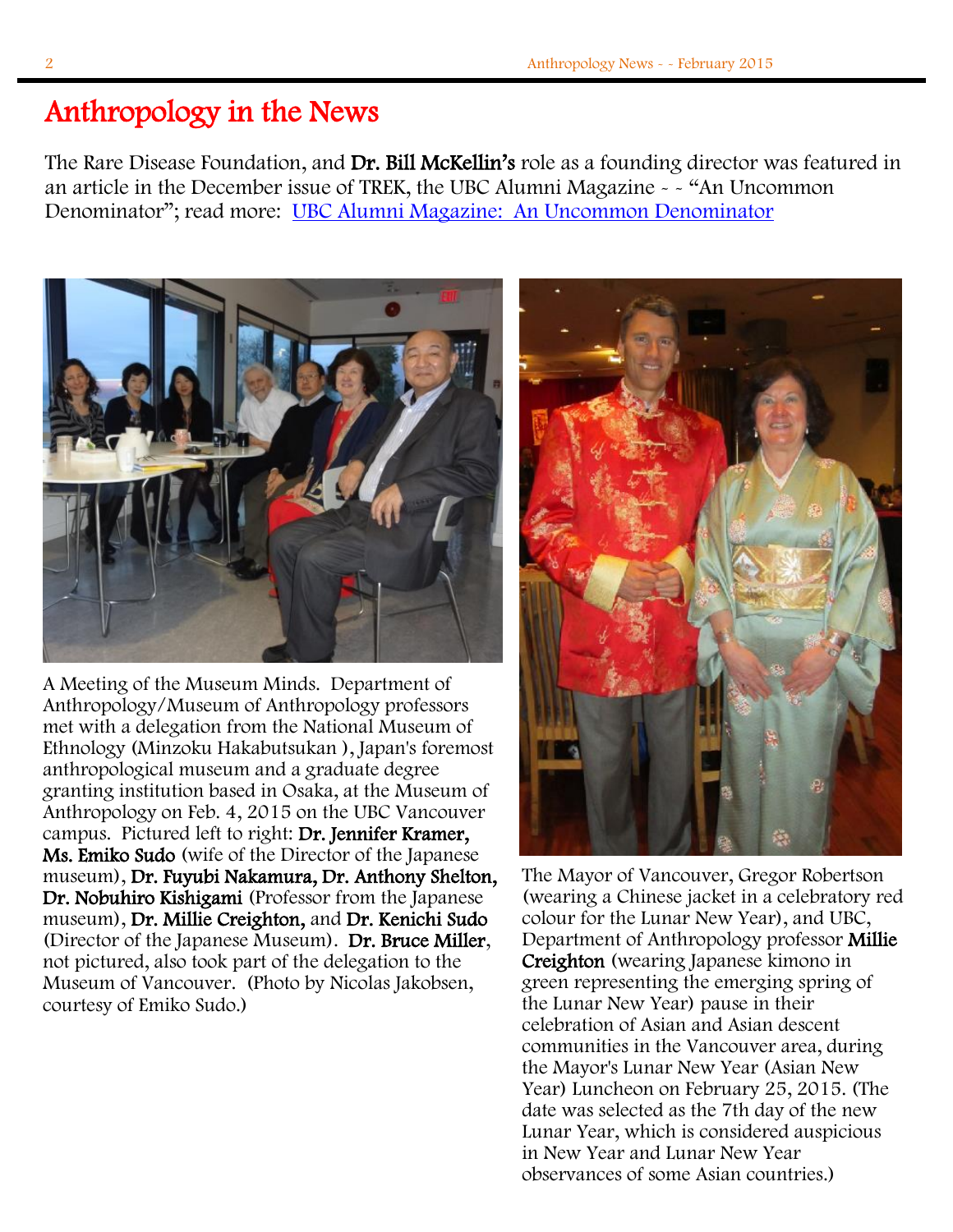## Announcements

The Laboratory of Archaeology of the Department of Anthropology at the University of British Columbia is pleased to announce the Call for Papers and Posters for the UBC Archaeology Day 2015 that will be held on Saturday, March 21, 2015 on the Vancouver Campus at the University of British Columbia. "Saving Endangered Cultural Heritage for Our Common Future" Submission Deadline: March 6, 2015

Papers or posters: include a title, a 100-200 word abstract and the name & contact information for the authors & presenters. Contact: Zhichun Jing, 604-822-4937, [jingzh@mail.ubc.ca](mailto:jingzh@mail.ubc.ca)

## Publications

### Chris Arnett

2015 Review of "A Missing Genocide and the Demonization of Its Heroes" by Tom Swanky. BC Studies,

[http://bcstudies.com/?q=book-reviews/missing-genocide-and-demonization-its-heroes.](http://bcstudies.com/?q=book-reviews/missing-genocide-and-demonization-its-heroes)

#### John Barker

2014. Review of "Selected Letters of A.M.A. Blanchet, Bishop of Walla Walla & Nesqualy (1846- 1879)," edited by R.S. Brown and P.O. Killen. BC Studies 184: 146-47.

### Millie Creighton

2015. 'Postscript 59: The Social and Soulful Lives of Things--MILLIE CREIGHTON on YUJI AGEMATSU'. Artspeak Exhibition article and commentary. Vancouver, BC: Artspeak Gallery. accessible at: [http://artspeak.ca/artspeak-wp/wp-](http://artspeak.ca/artspeak-wp/wp-content/uploads/2014/12/postscript_59_agematsu_Final.pdf)

[content/uploads/2014/12/postscript\\_59\\_agematsu\\_Final.pdf.](http://artspeak.ca/artspeak-wp/wp-content/uploads/2014/12/postscript_59_agematsu_Final.pdf)

### Bruce Granville Miller

2015 Review of "Framing Chief Leschi: Narratives and the Politics of Historical Justice. Lisa Blee," The American Historical Review 2015 120 (1): 247-248

### Presentations

### Lara Rosenoff Gauvin

2015 Greetings from Pabwoc, 'post' war Northern Uganda. Invited presentation at 'Interdisciplinarity Across the Globe' FIREtalk, at the University of British Columbia on Feb.4th, 2015.